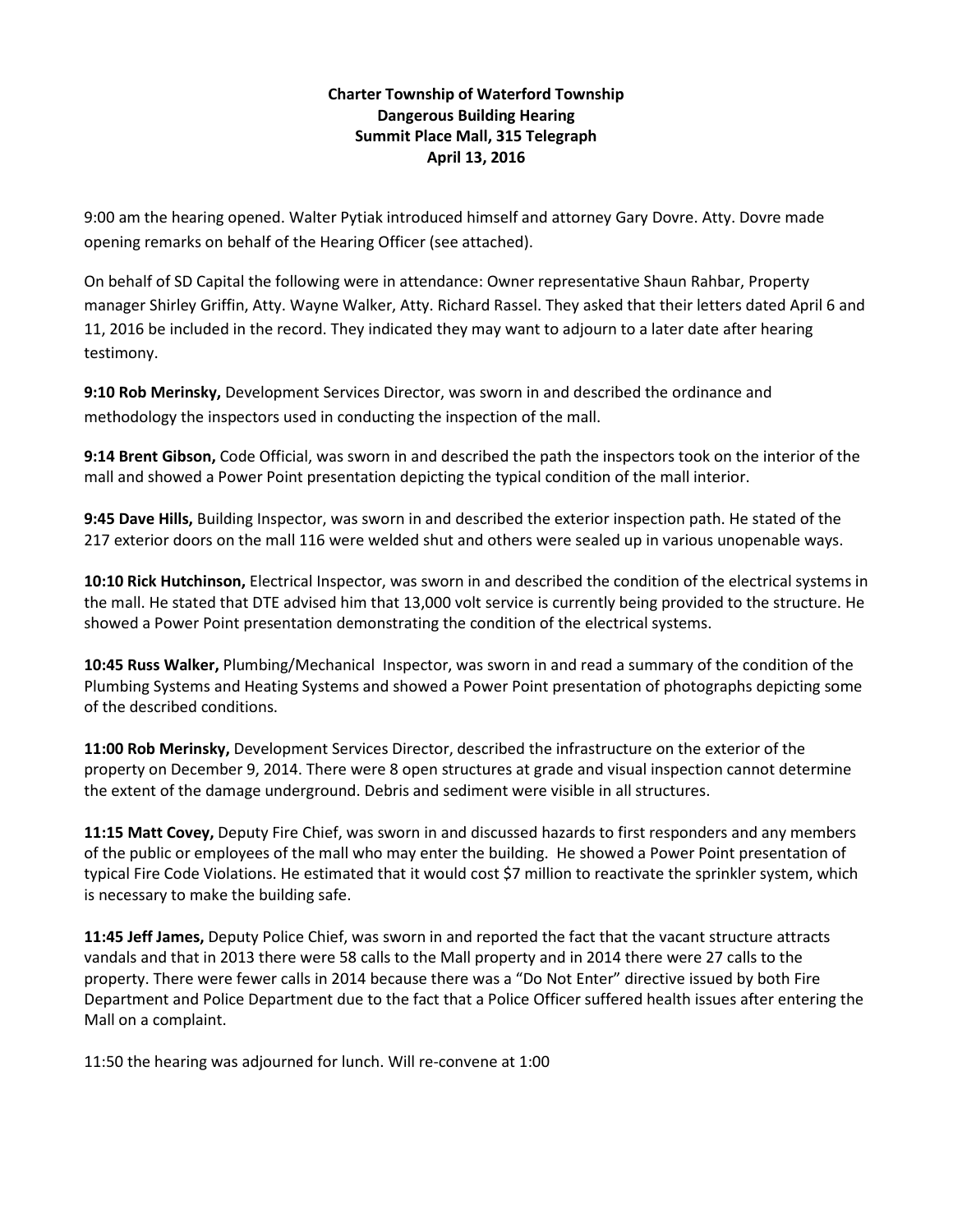1:00 the hearing was called to order.

**1:00 Gary Allison** was sworn in and presented an 18 min 45 sec. video, edited down from over 2 hours of video footage taken on Dec 8 & 9, 2014.

## **Additional Comments**

**Merinsky**: There are approximately 5000 lineal perimeter feet around the mall. To repair and properly support the ground in the perimeter to allow emergency vehicles to safely enter the property would cost approximately \$250-300K. The catch basins were estimated to cost \$50K to repair.

**Covey:** Property owners should maintain the property in all seasons. Snow creates a barrier to emergency vehicles and masks damaged areas that would be unsafe for heavy emergency equipment. To make the structure safe the emergency lights and fire exit signs should be in working order. Each fixture costs approximately \$30-50 and labor costs would be in addition to that cost. Fire exit door hardware costs \$200-1000 per door plus labor totaling more than \$200K to make the building safe. The suppression system repairs would be very expensive since they weren't properly winterized. A best estimate would be \$7 million; and the fire alarm systems has been substantially removed and would cost \$1.4 million to bring back to a working condition to create a safe condition in the building. Heat should be provided at a minimum in the riser rooms to prevent freezing of the system. **No cost was estimated for replacing or repairing the heating system for the riser rooms.**

**Gibson:** The roof repairs would have to be done in 2 phases, the roof decking must be repaired at an estimated cost of \$650K and then to re-roof the structure would cost in the neighborhood of \$4.5 million to seal all leaking areas.

**Hills:** The boarding of all open doors and windows is a temporary solution. Our ordinance requires that boarding be replaced with glass in a specific period of time. Many of the exterior structural components are failing and should be repaired. The potential for bodily harm is evident in the façade and wall components that are falling off the building. To correct this condition would cost between \$500-700K and engineering would be required to prove the overhead structures are safe.

Hutchinson: The repair or replacement of the Fire Alarm System can be estimated at \$1.50 per square foot at a minimum which would total \$1.5 million. To run new wiring to replace what was taken out powering the emergency lighting and making the building safe is estimated at \$2 million.

Walker: Sewer gas entering the building must be eliminated to make the structure safe. The easiest way to do that is to bulkhead the sewer where it enters the building, at 9 separate locations costing \$2-4,000 per location and totaling \$36K. Once the sewer is bulk headed the roof vents must be closed off to prevent water entering the building and creating a flooding situation. The estimated cost to seal the roof vents is \$200K. To heat the entire building would mean repairing and replacing many appliances and could total more than \$3.7 million.

1:45 the Township staff concluded their presentation. S D Capital deferred their comments until after the public comment period.

1) **Tim Kramer**: if the Mall is being used as a tax write off for other investments then shame on owners for doing this disservice to Waterford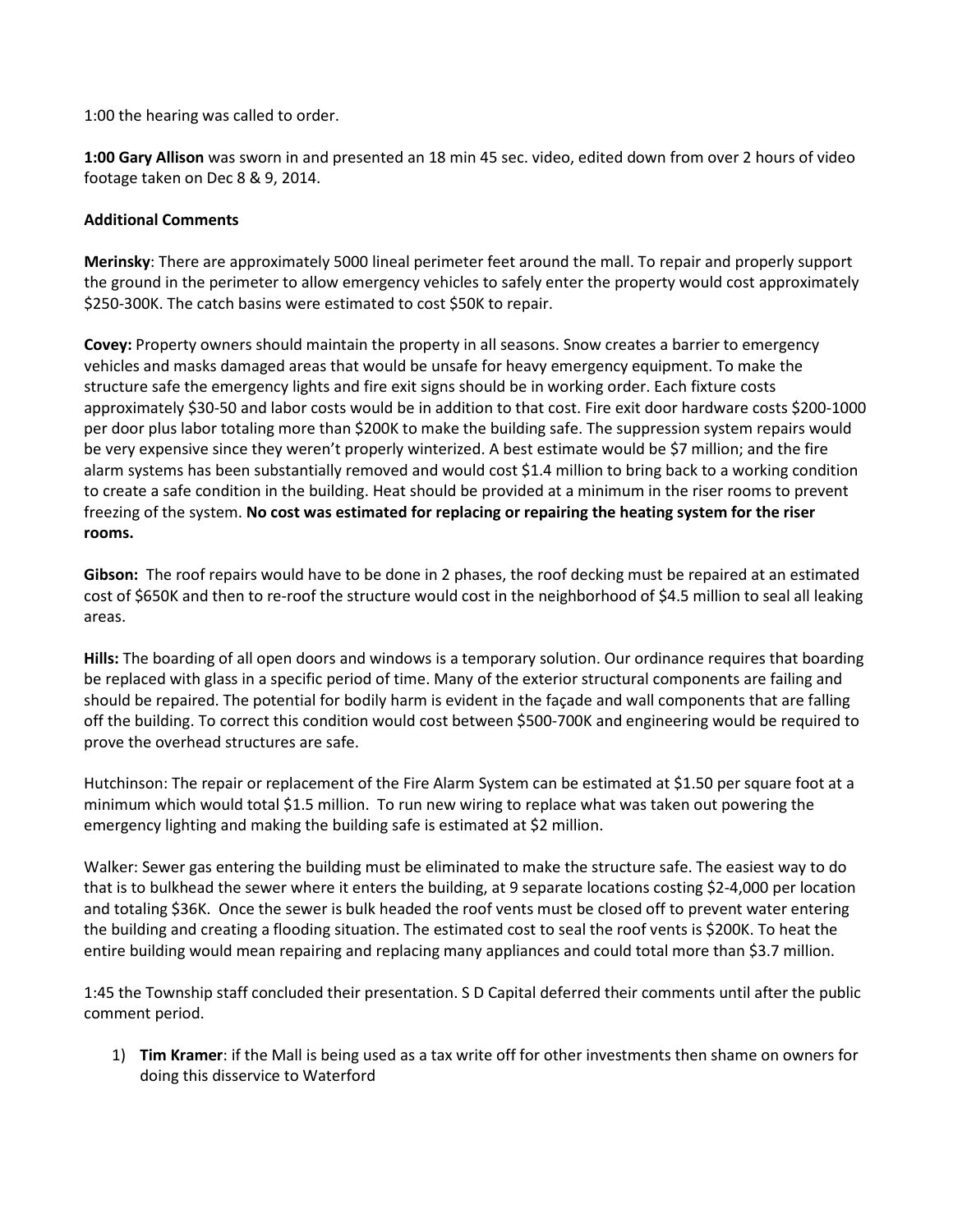- 2) **Frank Camilleri:** owners did not properly maintain the building for years. The business owners in Waterford do maintain their property and the Mall owners should as well. He questioned whether there was liability insurance on the property.
- 3) **Harold Jacobson:** business owner for 40 years close by. Mall hurts his business, he maintains his property, they should too.
- 4) **Tony Bartolotta:** owns a business nearby. Mall has dragged down property values, caused drop in business for neighboring businesses. He sees people on the mall property and it is unsafe.
- 5) **Sharon Thomas:** is a 40 year resident. She had no idea the property was in such bad condition. She said there was no excuse for the owners to let the property fall into such disrepair. Disgusting.
- 6) **Ken VanHorn**: mall looks bad, suppression system not working, combustibles present; the whole system has been defeated by neglect. Penalize those who caused it, property should be fenced immediately.
- 7) **Marie Hauswirth:** Chamber of Commerce Director, represents the business owners in Waterford. All are angry and upset. Owners should realize the time has come to accept the need for demolition of the mall. It is a catalyst of decay in the Township.
- 8) **Gary Wall:** asked the Hearing Officer to look at all the evidence, it proved the building is unsafe. Don't wait until the unsafe conditions result in a death. Odds increase every day the mall is left standing.
- 9) **Tom Wilhelm:** has the "city" offered to help? He referenced PA 255, says there are many avenues available to assist the owners in rehabilitating the property, that should be explored before we force demolition, which would be like a taking of the property.
- 10) **Sue Camilleri:** Waterford is a township and has different options than cities do. PA 210 overlay was applied to the property in 2013. The Township has worked with the mall owners and the county to bring in interested parties. At this time all deals have fallen through and we have no more patience. Our responsibility is to keep Waterford safe for our residents.

## 2:05 **Attorney Richard Rassel** spoke on behalf of SD Capital:

- 1) Owners and Township share common interest
- 2) Agrees that the Township and County worked with mall owners for years to bring investors to the table.
- 3) The status quo is 2 years old
- 4) The evidence produced at the hearing is new to the owners where the township has had this information for 16 months.
- 5) Requested 270 days to respond to the evidence.
- 6) The estimated cost of repair makes any argument on behalf of SD Capital moot
- 7) Presentation was like a "fait accompli"
- 8) They received the notice March 8, 2016 and it did not have enough detail. They only saw the detail at the hearing.
- 9) Due process is needed to avoid unconstitutional taking

**Attorney Dovre** asked what they would do in the 270 days they are requesting. Their response was they would look at the evidence, hire contractors and determine if demolition is really required.

**Hearing Officer** asked who was managing the property. The response was the local agent is Shirley Griffin. The H.O. stated the condition is nothing new, it didn't happen overnight.

**Rassel** stated he wasn't here today to respond to the evidence. At this time only one side of the story has been told.

**Dovre** asked if the owners would install fencing if they were granted a long period of time to respond to the evidence. He asked for a 10 minute adjournment to confer with counsel.